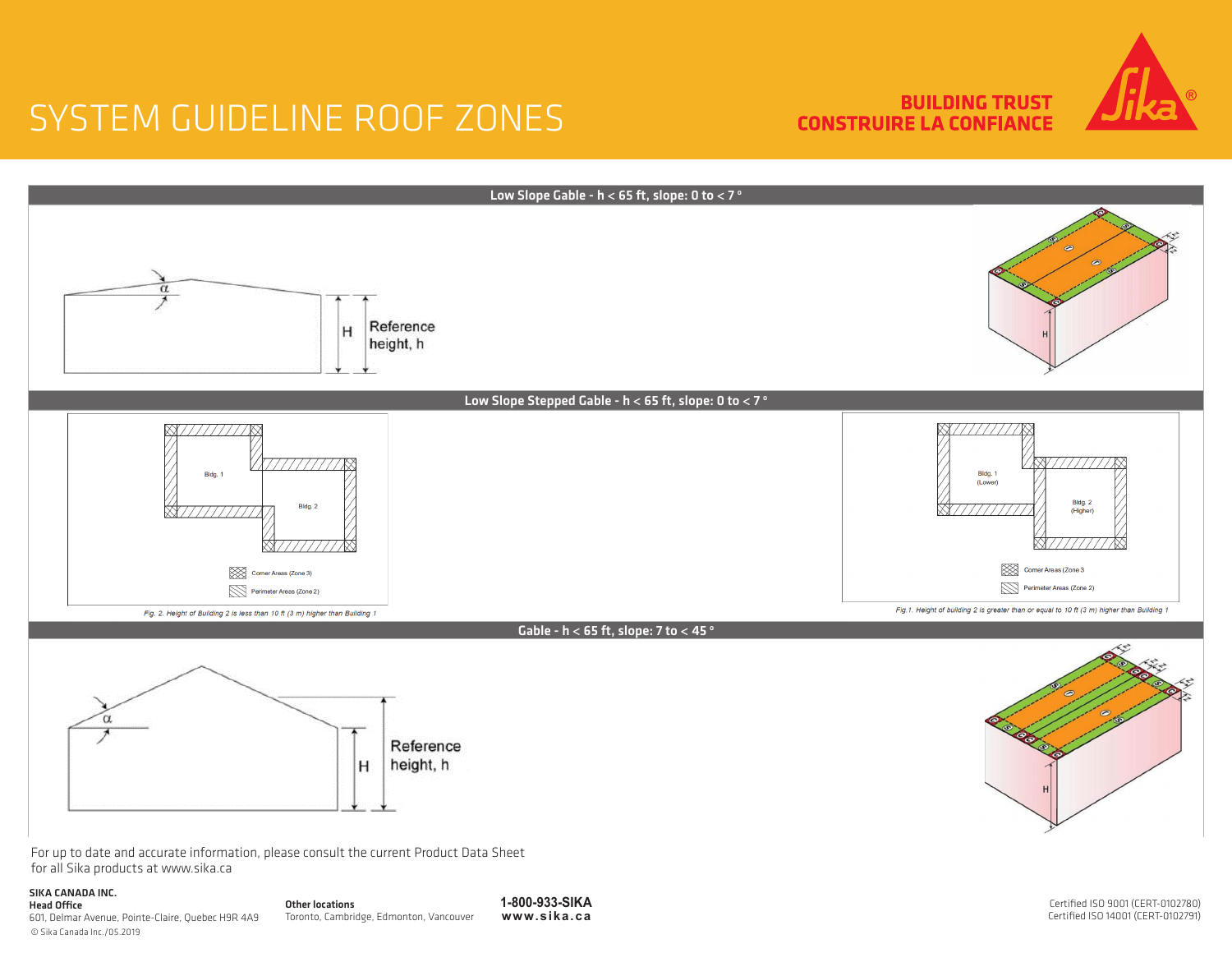**BUILDING TRUST CONSTRUIRE LA CONFIANCE** 





For up to date and accurate information, please consult the current Product Data Sheet for all Sika products at www.sika.ca

#### SIKA CANADA INC.

| ----------------------                            |
|---------------------------------------------------|
| <b>Head Office</b>                                |
| 601, Delmar Avenue, Pointe-Claire, Quebec H9R 4A9 |
| © Sika Canada Inc./05.2019                        |

Other locations Toronto, Cambridge, Edmonton, Vancouver

**1-800-933-SIKA www.sika.ca** Certified ISO 9001 (CERT-0102780) Certified ISO 14001 (CERT-0102791)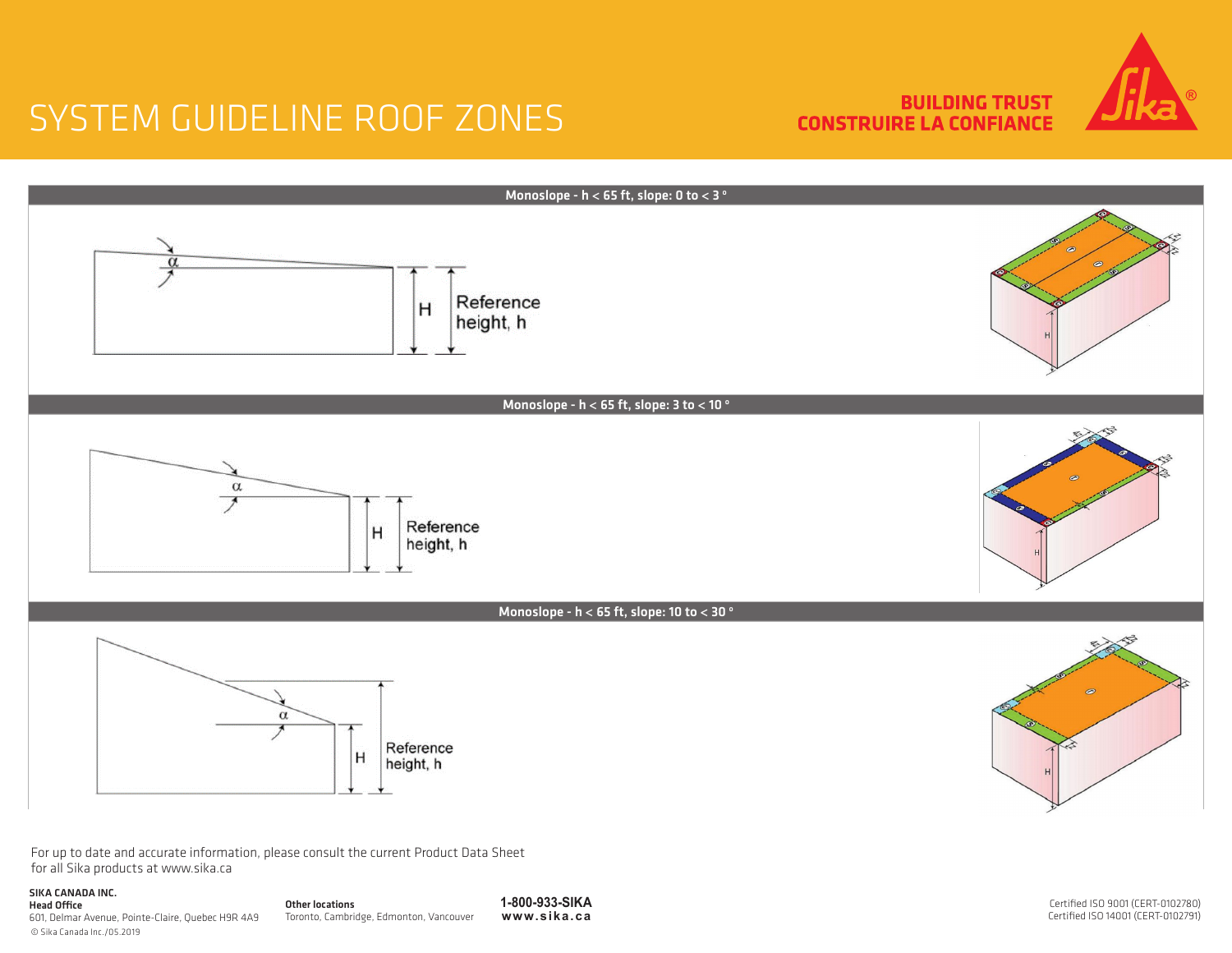**BUILDING TRUST CONSTRUIRE LA CONFIANCE** 





#### © Sika Canada Inc./05.2019 Head Office 601, Delmar Avenue, Pointe-Claire, Quebec H9R 4A9

Other locations Toronto, Cambridge, Edmonton, Vancouver

**1-800-933-SIKA www.sika.ca** Certified ISO 9001 (CERT-0102780) Certified ISO 14001 (CERT-0102791)